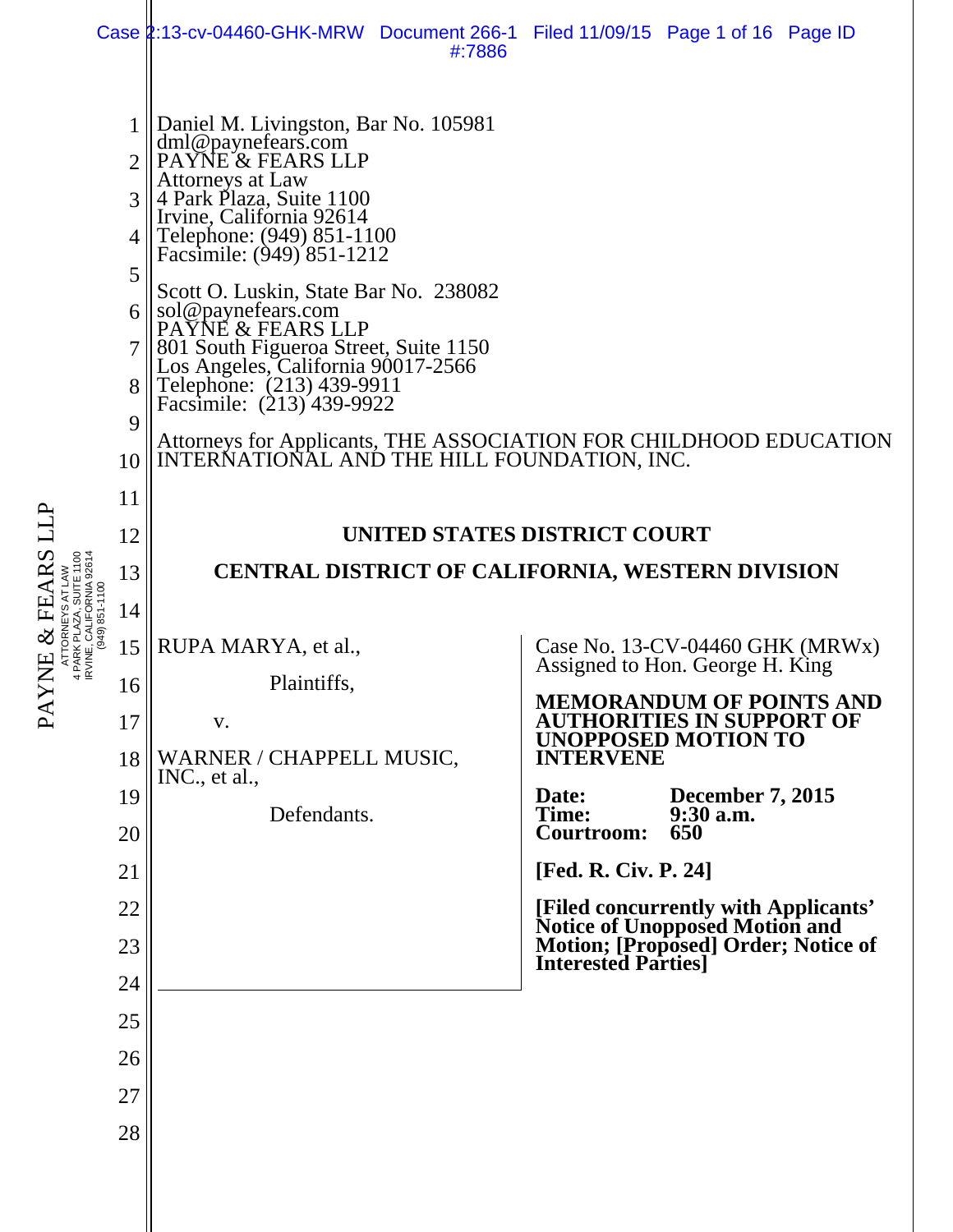|                                                                                                |          |                          |           | Case 2:13-cv-04460-GHK-MRW Document 266-1 Filed 11/09/15 Page 2 of 16 Page ID<br>#:7887 |  |  |  |
|------------------------------------------------------------------------------------------------|----------|--------------------------|-----------|-----------------------------------------------------------------------------------------|--|--|--|
|                                                                                                |          | <b>TABLE OF CONTENTS</b> |           |                                                                                         |  |  |  |
|                                                                                                | 2        |                          |           | Page                                                                                    |  |  |  |
|                                                                                                | 3        | I.                       |           |                                                                                         |  |  |  |
|                                                                                                | 4        |                          | A.        | THE ASSOCIATION FOR CHILDHOOD EDUCATION                                                 |  |  |  |
|                                                                                                | 5        |                          | <b>B.</b> |                                                                                         |  |  |  |
|                                                                                                | 6<br>7   |                          | C.        | THE ESTATE OF JESSICA HILL IS BEQUEATHED TO<br>ACEI. 3                                  |  |  |  |
|                                                                                                | 8<br>9   |                          | D.        | ACEI AND THE HILL FOUNDATION ARE THE OWNERS OF THE COPYRIGHTS TO THE HAPPY BIRTHDAY     |  |  |  |
|                                                                                                | 10       | II.                      |           |                                                                                         |  |  |  |
|                                                                                                | 11       |                          | A.        | THE APPLICANTS MAY INTERVENE AS A MATTER OF                                             |  |  |  |
|                                                                                                | 12<br>13 |                          |           | 1.                                                                                      |  |  |  |
| د -<br>- بحر جان المر<br>- بحر جان الحرار 2011 PORNIA 32614<br>- (949) 951-1100<br>- ب<br>FEAR | 14       |                          |           | 2.                                                                                      |  |  |  |
| RVINE,<br>HE                                                                                   | 15       |                          |           | 3.                                                                                      |  |  |  |
| $\mathsf{P}\mathsf{A}$                                                                         | 16<br>17 |                          |           | 4.                                                                                      |  |  |  |
|                                                                                                | 18       |                          | <b>B.</b> | ALTERNATIVELY, APPLICANTS SHOULD BE<br>PERMITTED TO INTERVENE UNDER RULE 24(b).  10     |  |  |  |
|                                                                                                | 19       |                          |           | 1.                                                                                      |  |  |  |
|                                                                                                | 20       |                          |           | The Applicants' Motion to Intervene is Timely 11<br>2.                                  |  |  |  |
|                                                                                                | 21<br>22 |                          |           | 3.                                                                                      |  |  |  |
|                                                                                                | 23       | Ш.                       |           |                                                                                         |  |  |  |
|                                                                                                | 24       |                          |           |                                                                                         |  |  |  |
|                                                                                                | 25       |                          |           |                                                                                         |  |  |  |
|                                                                                                | 26       |                          |           |                                                                                         |  |  |  |
|                                                                                                | 27       |                          |           |                                                                                         |  |  |  |
|                                                                                                | 28       |                          |           |                                                                                         |  |  |  |
|                                                                                                |          |                          |           |                                                                                         |  |  |  |
|                                                                                                |          |                          |           | $\mathbf{i}$                                                                            |  |  |  |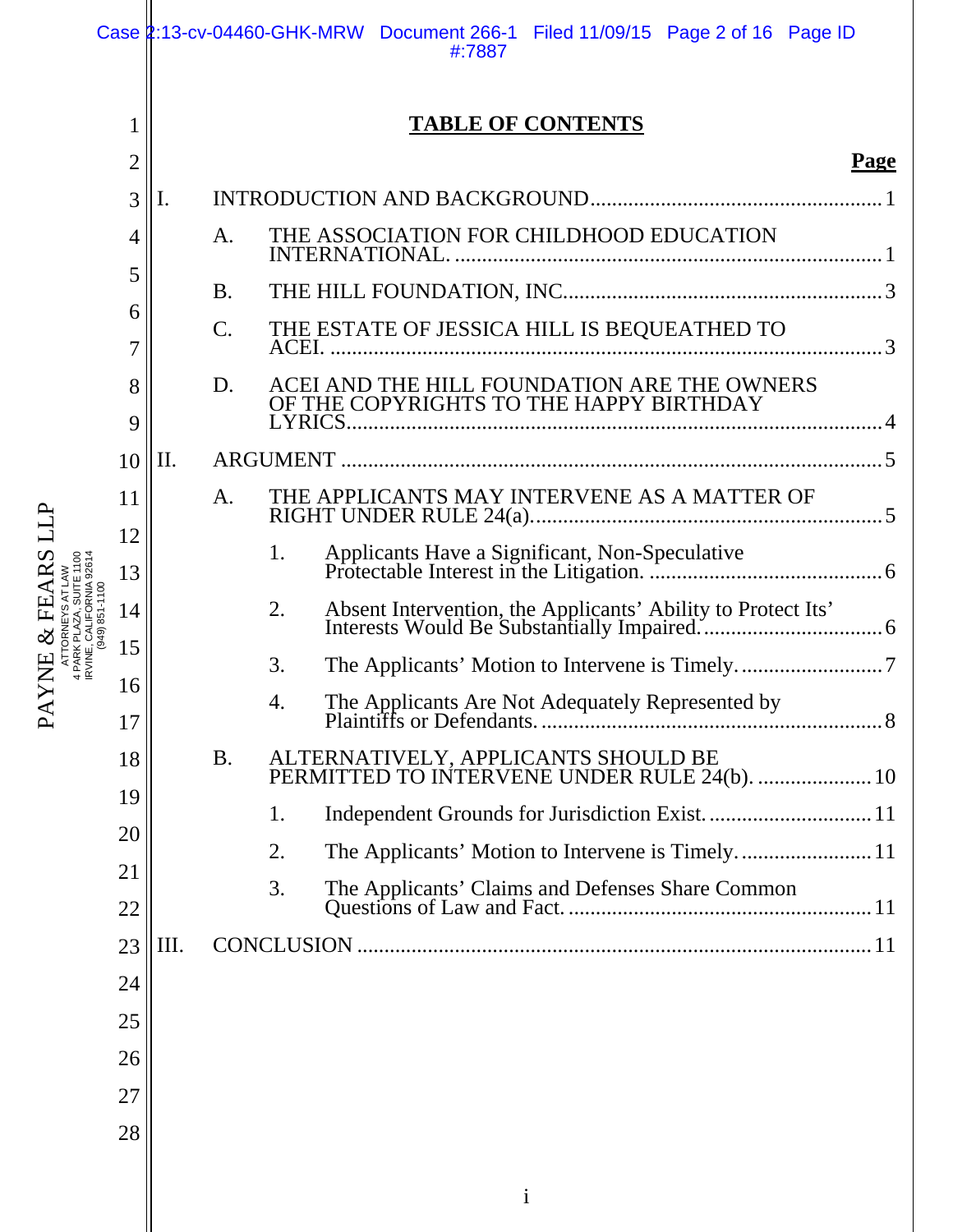|                                            |                                  | Case 2:13-cv-04460-GHK-MRW Document 266-1 Filed 11/09/15 Page 3 of 16 Page ID<br>#:7888 |
|--------------------------------------------|----------------------------------|-----------------------------------------------------------------------------------------|
|                                            | 1                                | <b>TABLE OF AUTHORITIES</b>                                                             |
|                                            | $\overline{2}$<br>$\overline{3}$ | Page<br><b>Federal Cases</b>                                                            |
|                                            | $\overline{4}$                   | Arakak v. Cayetano,                                                                     |
| IRVINE, CALIFORNIA 92614<br>(949) 851-1100 | 5                                | Bureerong v. Uvawas,                                                                    |
|                                            | 6                                |                                                                                         |
|                                            | 7<br>8                           | County of Fresno v. Andrus,                                                             |
|                                            | 9<br>10                          | Cunningham v. David Special Commitment Ctr.,                                            |
|                                            | 11<br>12                         | Hartley Pen Co. v. Lindy Pen Co., Inc.,                                                 |
|                                            | 13                               | League of United Latin American Citizens v. Wilson,                                     |
|                                            | 14<br>15                         | Peruta v. County of San Diego,                                                          |
|                                            | 16<br>17                         | Sagebrush Rebellion, Inc. v. Watt,                                                      |
|                                            | 18<br>19                         | Schaulis v. CTB/McGraw-Hill, Inc.,                                                      |
|                                            | 20<br>21                         | Southwest Center for Biological Diversity v. Berg,                                      |
|                                            | 22<br>23                         | Trbovich v. United Mine Workers,                                                        |
|                                            | 24<br>25                         | United States v. City of Los Angeles,                                                   |
|                                            | 26<br>27                         | United States v. Oregon,                                                                |
|                                            | 28                               |                                                                                         |

PAYNE & FEARS LLP ATTORNEYS AT LAW PAYNE & FEARS LLP PARK PLAZA, SUITE 1100 IRVINE, CALIFORNIA 92614

║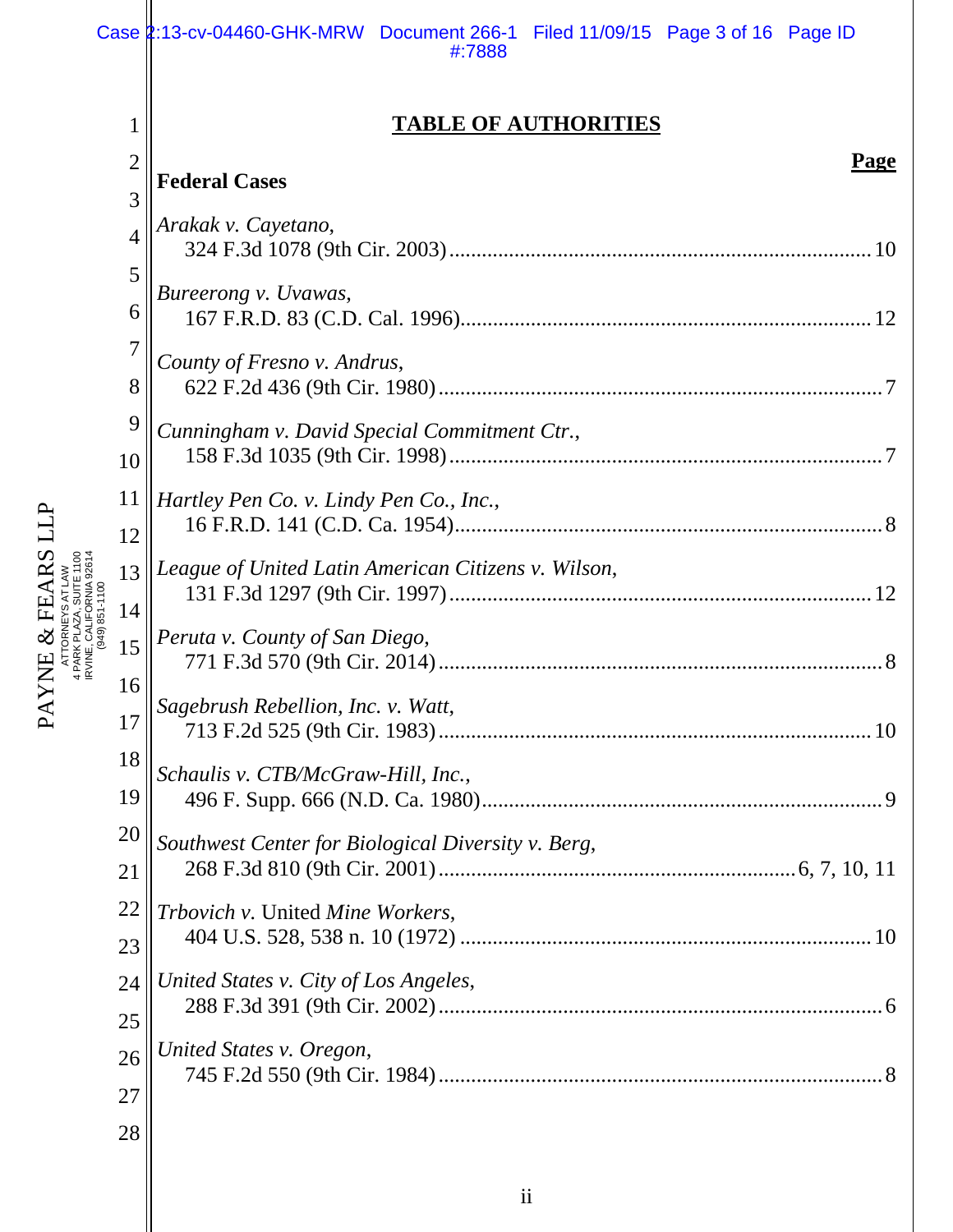|           |                                | Case 2:13-cv-04460-GHK-MRW Document 266-1 Filed 11/09/15 Page 4 of 16 Page ID<br>#:7889 |
|-----------|--------------------------------|-----------------------------------------------------------------------------------------|
|           | $\mathbf{1}$<br>$\overline{2}$ | <b>TABLE OF AUTHORITIES</b><br>(continued)<br>Page                                      |
|           | 3                              | <b>Federal Statutes</b>                                                                 |
|           | $\overline{4}$                 |                                                                                         |
|           | 5                              | <b>Other Authorities</b>                                                                |
|           | 6                              |                                                                                         |
|           | $\overline{7}$                 |                                                                                         |
|           | 8                              |                                                                                         |
|           | 9                              |                                                                                         |
|           | 10<br>11                       |                                                                                         |
|           | 12                             |                                                                                         |
| FEARS LLP | NIA 92614<br>13                |                                                                                         |
|           | 949) 851-1100<br>14            |                                                                                         |
| $\infty$  | इ<br>15<br><b>IRVINE</b>       |                                                                                         |
| YNE       | 16                             |                                                                                         |
| PA        | $17\,$                         |                                                                                         |
|           | 18                             |                                                                                         |
|           | 19                             |                                                                                         |
|           | $20\,$                         |                                                                                         |
|           | 21                             |                                                                                         |
|           | $22\,$<br>23                   |                                                                                         |
|           | 24                             |                                                                                         |
|           | 25                             |                                                                                         |
|           | $26\,$                         |                                                                                         |
|           | 27                             |                                                                                         |
|           | 28                             |                                                                                         |
|           |                                | $-iii-$                                                                                 |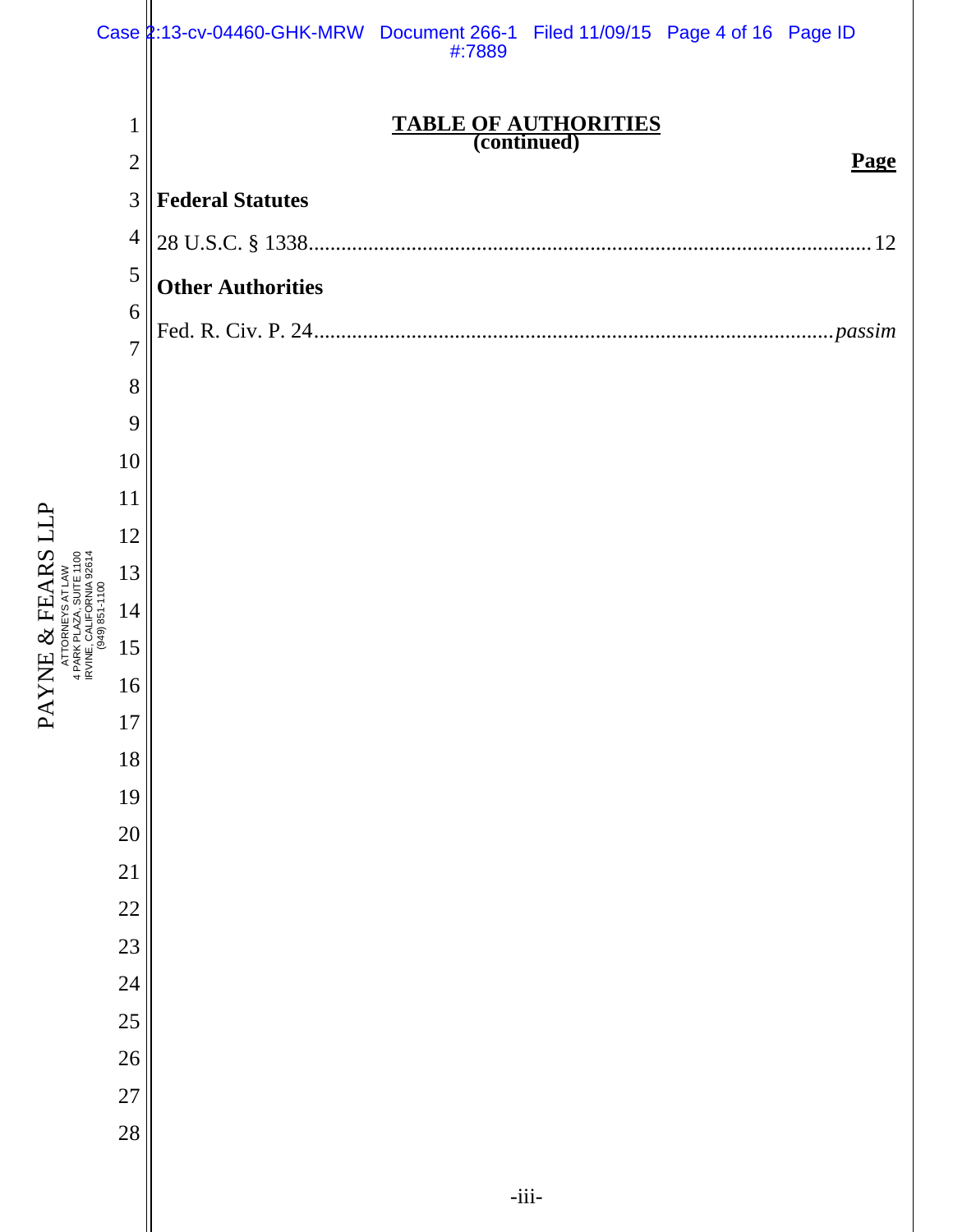#### **MEMORANDUM AND POINTS OF AUTHORITY**

#### **I. INTRODUCTION AND BACKGROUND**

3 4 5 6 7 8 An alleged class of plaintiffs sued Warner/Chappell Music, Inc. and Summy-Birchard, Inc. (collectively "Defendants") to declare invalid Defendants' purported copyrights in the lyrics to the well-known song "Happy Birthday to You" (the "Song"). Dkt. 95. Plaintiffs assert that the Song is part of the public domain and seek the return of millions of dollars in alleged unlawful licensing fees pursuant to the Defendants' wrongful assertion of copyright ownership in the Song. *Id*.

9 10 11 12 13 14 15 16 17 18 19 20 21 22 23 On September 22, 2015, this Court issued an Order finding Defendants, as successors in interest to the Clayton F. Summy Company ("Summy Co."), do not own any valid copyrights to the Song as the Summy Co. never acquired any such rights. Dkt. 244. Until this ruling, The Hill Foundation, Inc. ("Hill Foundation") and the Association for Childhood Education International ("ACEI") (collectively "Applicants") believed the rights to the Song had been properly assigned to Summy Co. by the Song's original author, Patty Hill, and her sister, Jessica Hill. Indeed, the Applicants have been accepting royalties from the Defendants for over twenty (20) years as the beneficiaries of Patty and Jessica Hill's estates pursuant to what they believed was a valid assignment from the Hill Sisters to the Summy Co. As a result of the Court's ruling, it is now likely that Applicants are the valid owners of the copyrights to the Song, and none of the current parties are able to adequately represent Applicants' interests. For these reasons, Applicants respectfully request that this Motion to Intervene be granted, allowing them to protect their interests in the copyrights to the "Happy Birthday to You" lyrics.

- 24
- 25

# **A. THE ASSOCIATION FOR CHILDHOOD EDUCATION INTERNATIONAL.**

26 27 28 The Association for Childhood Education International, founded in 1892, in which Patty Hill was both a founding member and an active participant throughout

PAYNE & FEARS LLP PAYNE & FEARS LLP ATTORNEYS AT LAW<br>4 PARK PLAZA, SUITE 1100<br>IRVINE, CALIFORNIA 92814<br>(949) 851-1100 PARK PLAZA, SUITE 1100 IRVINE, CALIFORNIA 92614 ATTORNEYS AT LAW (949) 851-1100 1

2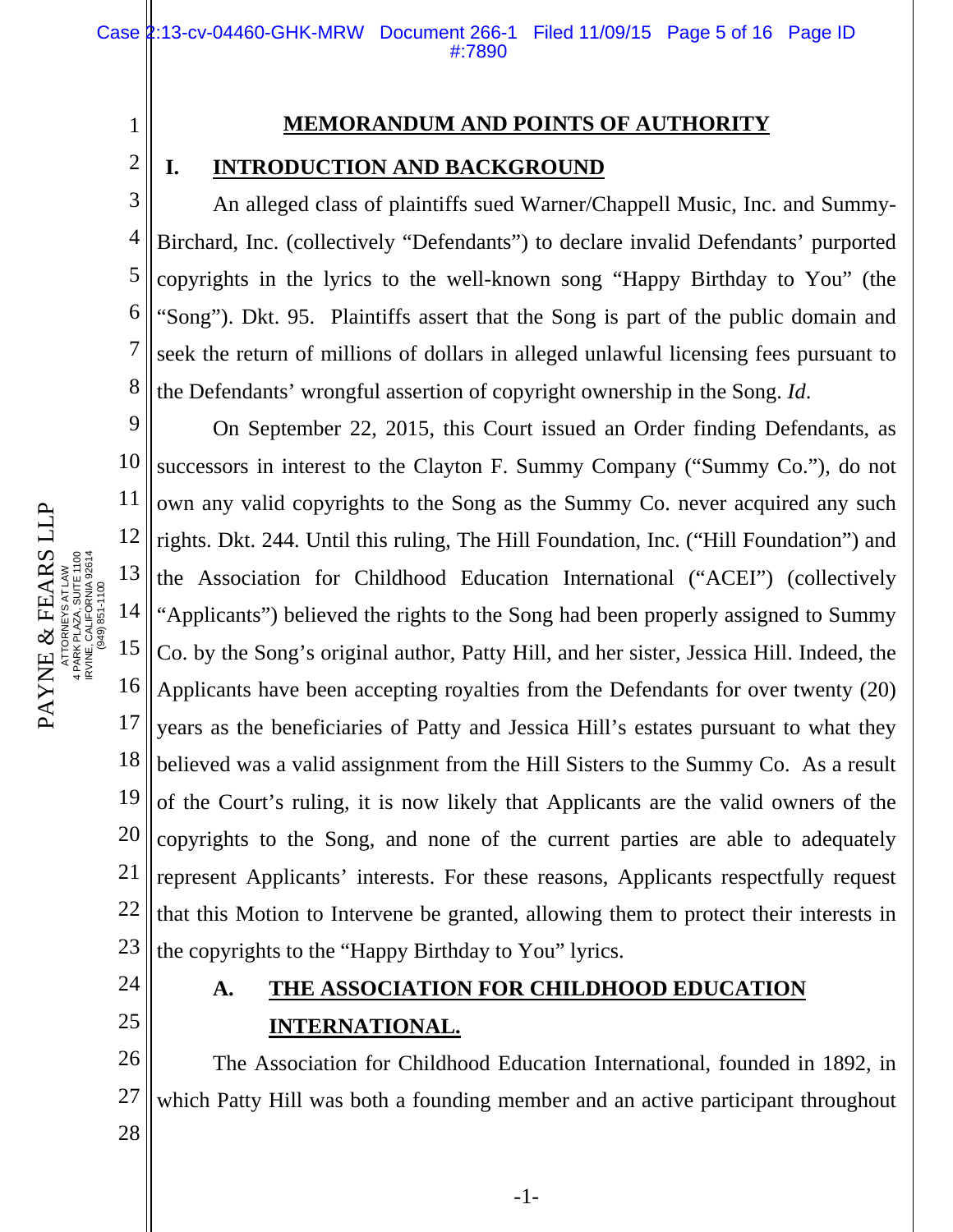#### Case 2:13-cv-04460-GHK-MRW Document 266-1 Filed 11/09/15 Page 6 of 16 Page ID #:7891

1 2 3 4 5 6 7 8 9 10 her life, is a Section  $501(c)(3)$  charitable organization dedicated to promoting childhood education and development throughout the world. ACEI's tagline is "bright futures for every child, every nation," which highlights ACEI's commitment to support and advocate for access to education, equity in education settings, and quality educational content. As ACEI's mission to promote child well-being continues to strengthen and evolve with the changing environment, the organization commits to bridging the gap between global initiatives and local needs. Over the years, ACEI members have acted as social change agents, involving themselves in various critical societal issues to ensure that children around the world are protected, supported and educated in ways that allow them to reach their full potential.

11 12 13 14 15 16 17 18 19 20 21 22 Among the ways that ACEI supports its mission is through its Country Liaison Program which is a network of volunteer liaisons from various nations, the purpose of which is to gather information about childhood education practices and policies throughout the world, share this information with members, provide information to support the development of association programs, and promote international and intercultural understanding. ACEI also puts on a number of programs and events to further its missions, including its annual Global Summit on Childhood which provides a platform for interdisciplinary dialogue among the global education community. ACEI further provides students and members with grants and awards, including the Patty Smith Hill award, which awards extensive professional achievement in the field of education and for demonstrated exceptional leadership.

23 24 25 26 27 28 ACEI holds Consultative Status at the United Nations and membership in the NGO Committee on UNICEF. ACEI UN representatives attend annual UN Department of Public Information (DPI) conferences, participate in Working Groups affiliated with the NGO Committed on UNICEF, and attend annual conferences sponsored by the Committed on Teach About the United Nations (CTAUN). ACEI representatives attend events, briefings and the meetings of councils and special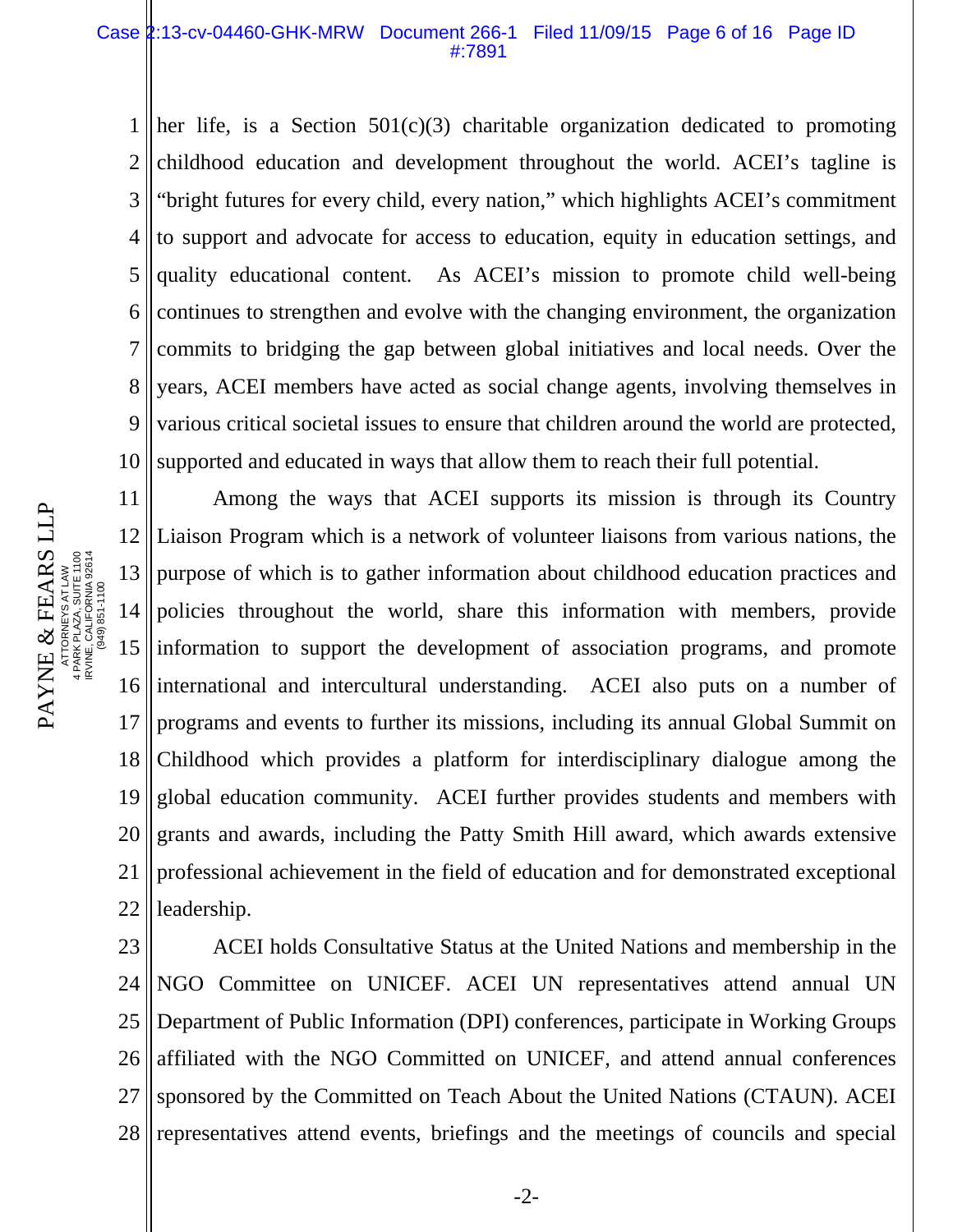1 committees at the United Nations in New York and Geneva.

2

# **B. THE HILL FOUNDATION, INC.**

3 4 5 6 7 8 9 10 11 The Hill Foundation was founded by Jessica and Patty Hill in 1942, with each holding fifty percent of the shares. The Foundation was created for the sole purpose of receiving royalties from Summy Co. under a certain agreement executed in 1944. Under that agreement, Summy Co. was to pay to the Hill Foundation one-third of all income derived from the Song in return for what the Applicants believed was an assignment of the copyrights to a number of different works, including the Song. From the date of its inception, the Hill Foundation has been the recipient of the royalty stream from "Happy Birthday to You." By virtue of Jessica Hill's will, ACEI is now the sole shareholder of the Hill Foundation.

PAYNE & FEARS LLP ATTORNEYS AT LAW PAYNE & FEARS LLP<br>ATTORNEYSATLAW<br>4 PARK PLANS SUILD<br>IRVINE CALIFO, SUILD<br>IRVINE CALIFO, SUILD 2004<br>IRVINE CALIFO, SUILD 2004 PARK PLAZA, SUITE 1100 IRVINE, CALIFORNIA 92614 (949) 851-1100

12

13

14

15

16

17

18

## **C. THE ESTATE OF JESSICA HILL IS BEQUEATHED TO ACEI.**

Upon information and belief, Patty Hill wrote the lyrics to "Happy Birthday to You" in 1893. When she died in 1946 she bequeathed her entire estate to her sister, Jessica Hill. In this regard, Patty's Will states:

I give, devise and bequeath all the rest, residue and remainder of my estate, whether real, personal or mixed and wheresoever the same may be situate, to my sister, JESSICA MATEER HILL, if she shall survive me, to be her sole property absolutely and forever.

19 Ex. 1 at  $\P$  3.

20 21 22 23 24 25 26 When Jessica died in 1951, her Will directed income from certain assets, which included the royalty stream paid by third parties for public performance use of the Song, be paid to her nephew, Archibald Hill, during his lifetime. The terms of Jessica Hill's Will further make clear that upon Archibald Hill's death, the residue of the estate would go to Archibald Hill's children, biological or adopted. In the event that Archibald Hill did not have any children, the estate would be distributed to ACEI.

27 28 I give, devise and bequeath all the rest, residue and remainder of my estate of whatsoever kind and nature and wheresoever the same may be situate and over which I at the time of my death may have any power of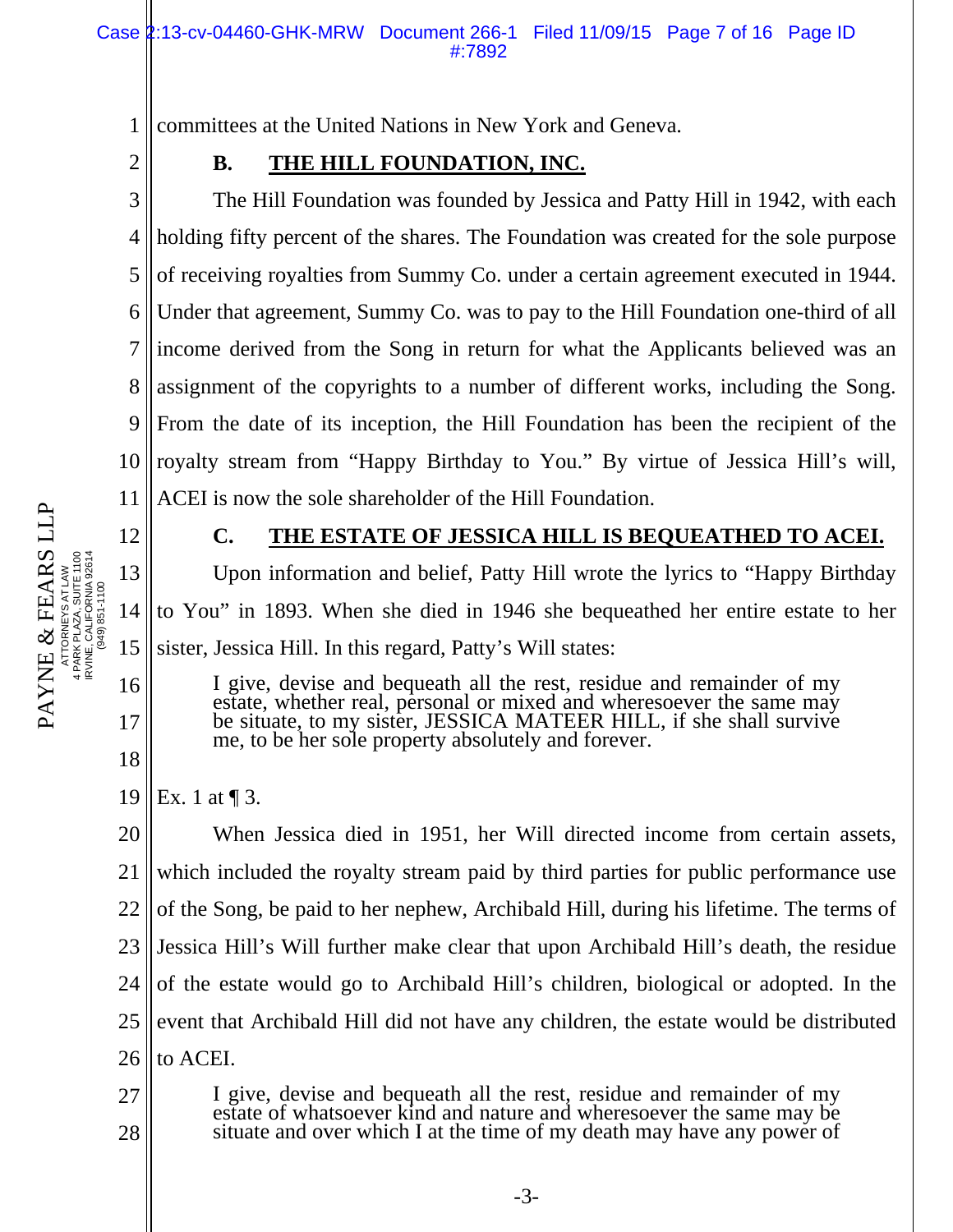PAYNE & FEARS LLP ATTORNEYS AT LAW PAYNE & FEARS LLP<br>ATTORNEYSATLAW<br>4 PARK PLAZA, SUITE 1100<br>4 PARK PLAZA, SUITE 1100 PARK PLAZA, SUITE 1100 IRVINE, CALIFORNIA 92614

> 25 26 27

28

-4-

bequeathed her entire estate to Jessica Hill, which would include those copyrights,

as well as her fifty percent interest in the Hill Foundation. When Jessica Hill died,

her entire estate ultimately went to ACEI, which included ownership in the Hill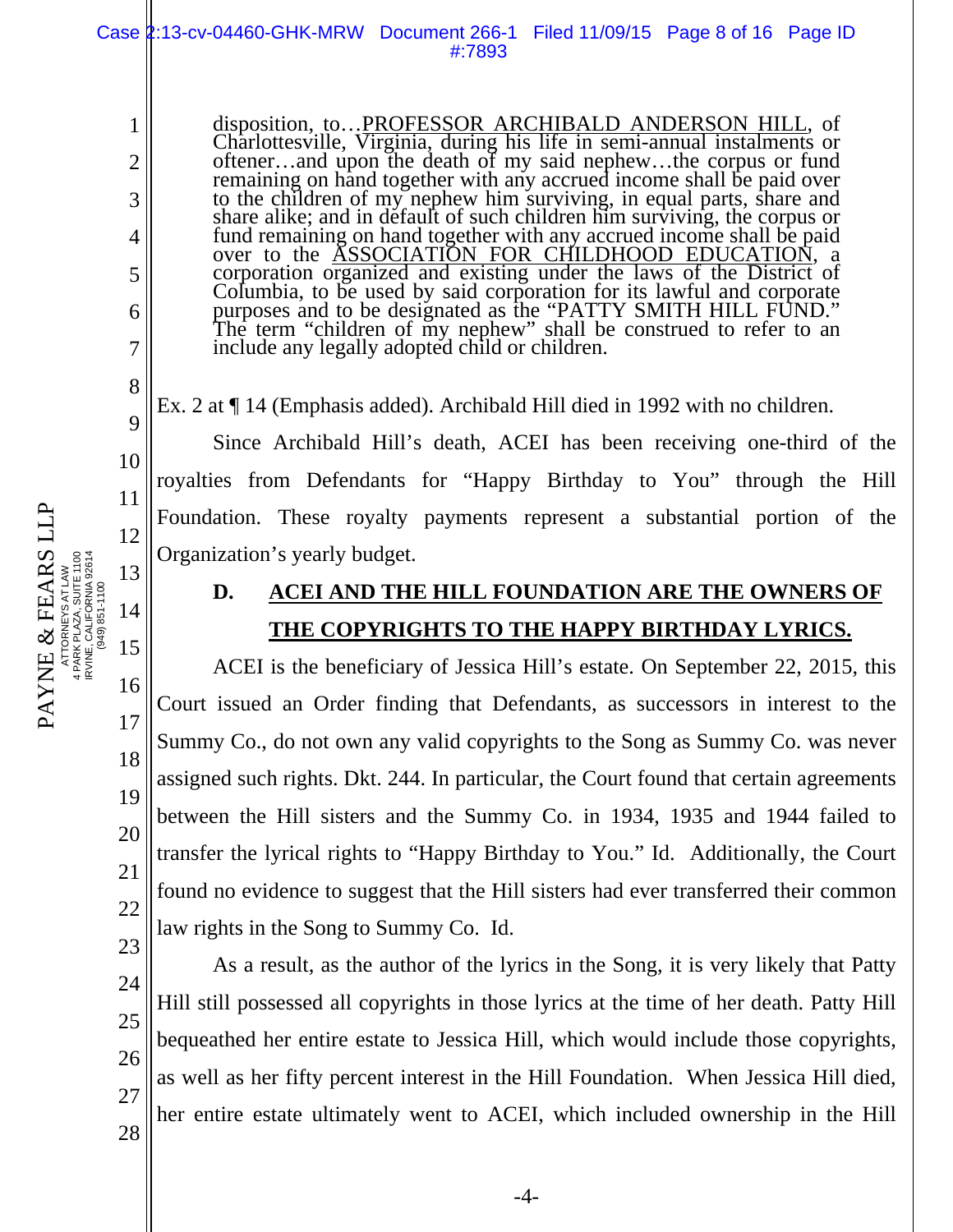1 2 3 Foundation, as well as those same copyrights. As the beneficiaries of Jessica Hill's estate, both ACEI and the Hill Foundation have a very real and present interest in this litigation.

4 **II. ARGUMENT** 

5

6

11

12

13

14

15

16

17

18

19

20

21

22

23

24

25

26

27

28

**A. THE APPLICANTS MAY INTERVENE AS A MATTER OF RIGHT UNDER RULE 24(a).** 

7 8 9 10 Rule 24 governs a non-party's ability to intervene in a pending action. Rule 24(a) regulates intervention by right while Rule 24(b) sets forth the requirements for permissive intervention. Applicants seek to intervene as a matter of right under Rule  $24(a)$ , or, in the alternative, under Rule  $24(b)$ .

Rule 24(a) provides, in pertinent part:

On timely motion, the court must permit anyone to intervene who...(2) claims an interest relating to the property or transaction that is in the subject of the action, and is so situated that disposing of the action may as

Rule 24(a) is to be construed liberally in favor of intervention. *Southwest Center for Biological Diversity v. Berg*, 268 F.3d 810, 818 (9th Cir. 2001) (reversing denial of motion to intervene). On a motion to intervene by right, the Ninth Circuit requires the applicant to establish the following:

- 
- 1. it has a significant protectable interest relating to the property or<br>transaction that is the subject of the action;<br>2. the disposition of the action may, as a practical matter, impair or impede<br>the applicant's ability
- 
- 

*United States v. City of Los Angeles*, 288 F.3d 391, 397 (9th Cir. 2002) (reversing denial of applicant's motion to intervene). Here, there can be no doubt that ACEI and the Hill Foundation have a significant interest in the pending litigation which can no longer be adequately represented by any of the Parties. Accordingly, as Applicants' Motion is timely and the existing Parties to the case do

-5-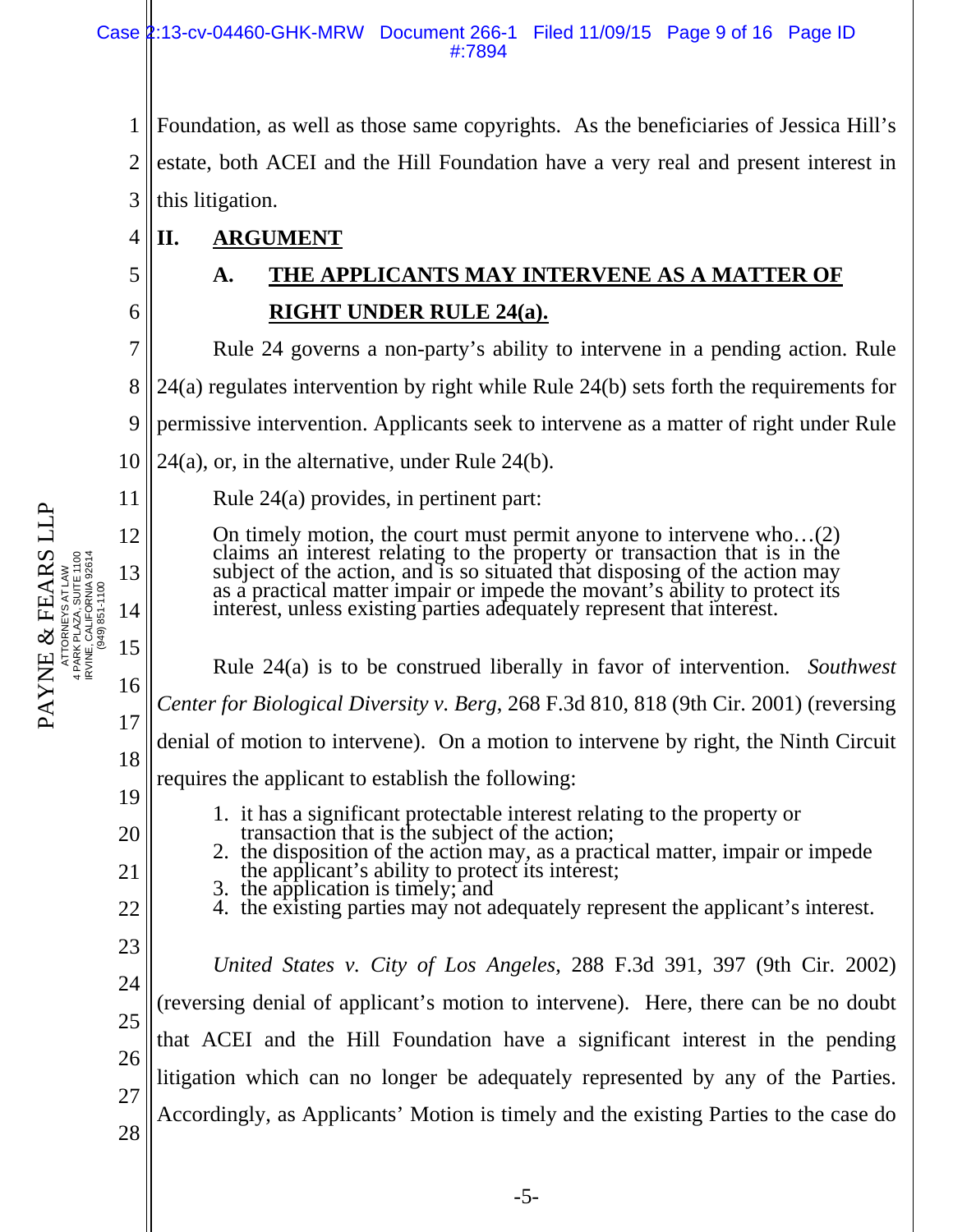1 not object, this Motion to Intervene should be granted.

# 2 3

# **1. Applicants Have a Significant, Non-Speculative Protectable Interest in the Litigation.**

4 5 6 7 8 9 10 11 12 "Whether an applicant for intervention demonstrates sufficient interest in an action is a practical, threshold inquiry[.]" *Southwest Center*, 268 F.3d at 818. The Ninth Circuit's standard for determining an intervener's interest is whether such interest is protected under law and whether there is a relationship between the intervener's legally protected interest and the claims at issue in the litigation in which intervention is sought. *Id.* "[T]he 'interest' test is primarily a practical guide to disposing of lawsuits by involving as many apparently concerned persons as is compatible with efficient and due process." *County of Fresno v. Andrus*, 622 F.2d 436, 438 (9th Cir. 1980).

13 14 15 16 17 18 19 The Applicants here have a distinct, protectable interest in this action in that the validity and enforceability of the Song's copyrights, which they very likely own, are directly at issue. Thus, Applicants should be entitled to set forth their arguments and be heard by this Court as to the validity and enforceability of these rights. If Applicants are not permitted to intervene, additional litigation is likely. For these reasons, Applicants have a significant non speculative interest in the litigation, one that deserves protection.

20

21

# **2. Absent Intervention, the Applicants' Ability to Protect Its' Interests Would Be Substantially Impaired.**

22 23 24 25 26 27 28 In determining whether an interest would be impaired or impeded by disposition of an action, the Ninth Circuit has relied on the Advisory Committee notes to Rule 24, which states that "[i]f an absentee would be substantially affected in a practical sense by the determination made in an action, [it] should, as a general rule, be entitled to intervene." *Southwest Center for Biological Diversity*, 268 F.3d at 822 (citing Fed. R. Civ. P. 24 Advisory Committee notes); *Cunningham v. David Special Commitment Ctr.*, 158 F.3d 1035, 1038 (9th Cir. 1998) (setting the standard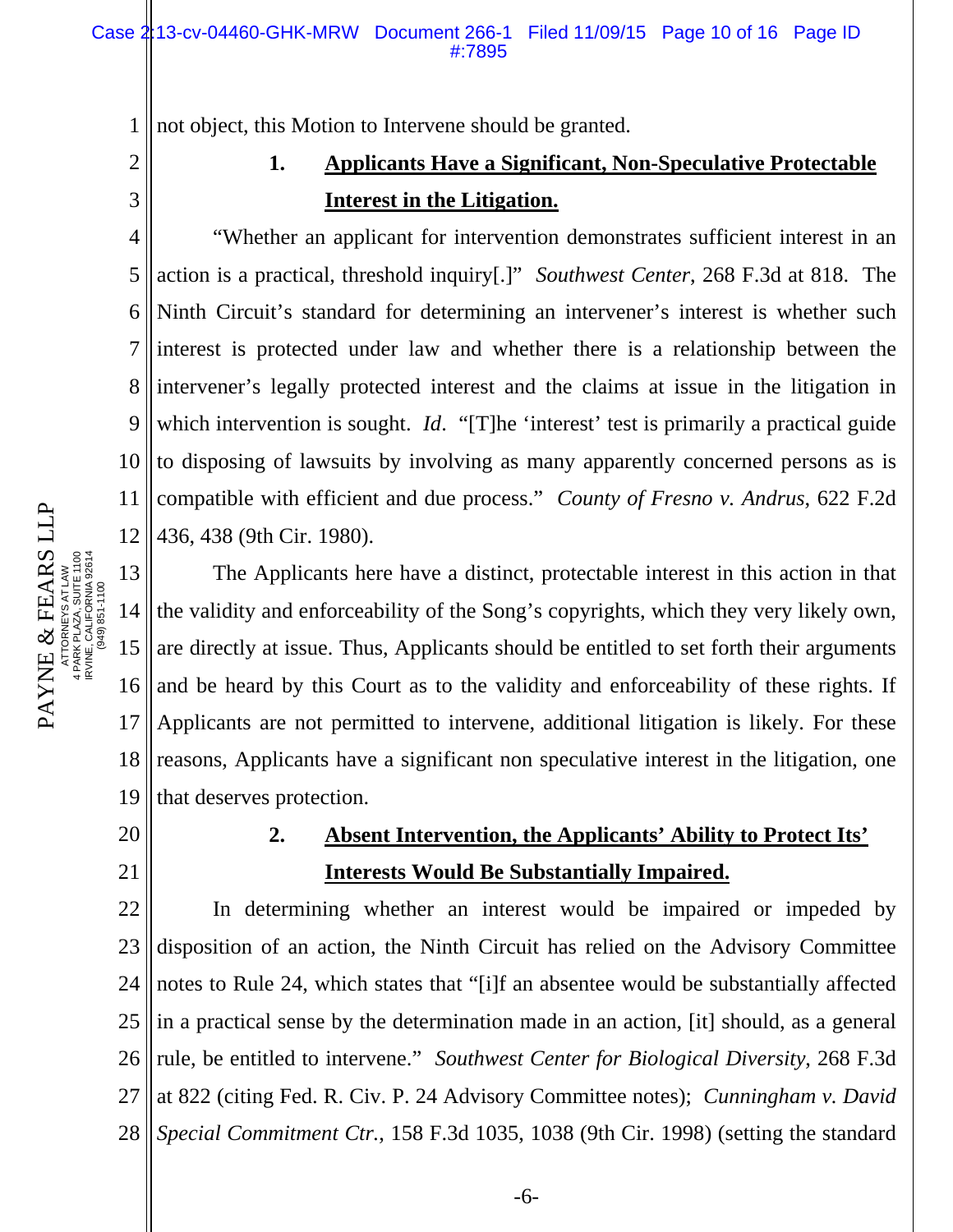#### Case 2:13-cv-04460-GHK-MRW Document 266-1 Filed 11/09/15 Page 11 of 16 Page ID #:7896

1 2 3 for this determination as whether a potentially adverse impact on an intervener's interest would result from the decision or whether the decision may as a "practical matter" impede the applicant's ability to protect its interest).

4 5 6 7 8 9 10 11 12 13 14 15 Applicants' ability to protect their interests in the Happy Birthday lyric copyrights would be substantially impaired if they are not permitted to intervene. On one hand, one of Plaintiffs' primary contentions in this litigation is that the Song's lyrics have ascended to the public domain or that the Hill sisters otherwise abandoned their rights to those lyrics. Such a result, if so adjudicated, would terminate Applicants' rights. On the other hand, Defendants' contentions that they own the copyrights fundamentally impacts the Applicants' contention that they in fact own those same rights. While, until recently, the Applicants believed there was a valid assignment between Summy Co. and the Hill sisters, the Court's summary judgment order raised the very real likelihood that the Applicants are, in fact, the owners of the copyrights. As a result, the only way the Applicants can thoroughly protect their interests is to participate in this action.

#### 16

#### **3. The Applicants' Motion to Intervene is Timely.**

17 18 19 20 21 22 23 24 25 Courts weigh three factors in determining whether a motion to intervene is timely: "(1) the stage of the proceeding at which an applicant seeks to intervene; (2) the prejudice to other parties; and (3) the reason for and length of the delay." See *Peruta v. County of San Diego*, 771 F.3d 570, 572 (9th Cir. 2014); *United States v. Oregon*, 745 F.2d 550, 552 (9th Cir. 1984) (stating that courts are to be lenient when determining whether a motion to intervene as a matter of right is timely). The timeliness of intervention is measured from the point at which the applicant knew or should have known that his interests may be adversely affected by the outcome of the litigation. *Id*.

26 27 28 The Applicants' motion to intervene here is timely. *First*, this case has not gone to trial. *See Hartley Pen Co. v. Lindy Pen Co., Inc.*, 16 F.R.D. 141 (C.D. Ca. 1954) (motion to intervene filed before trial was timely). Second, the existing parties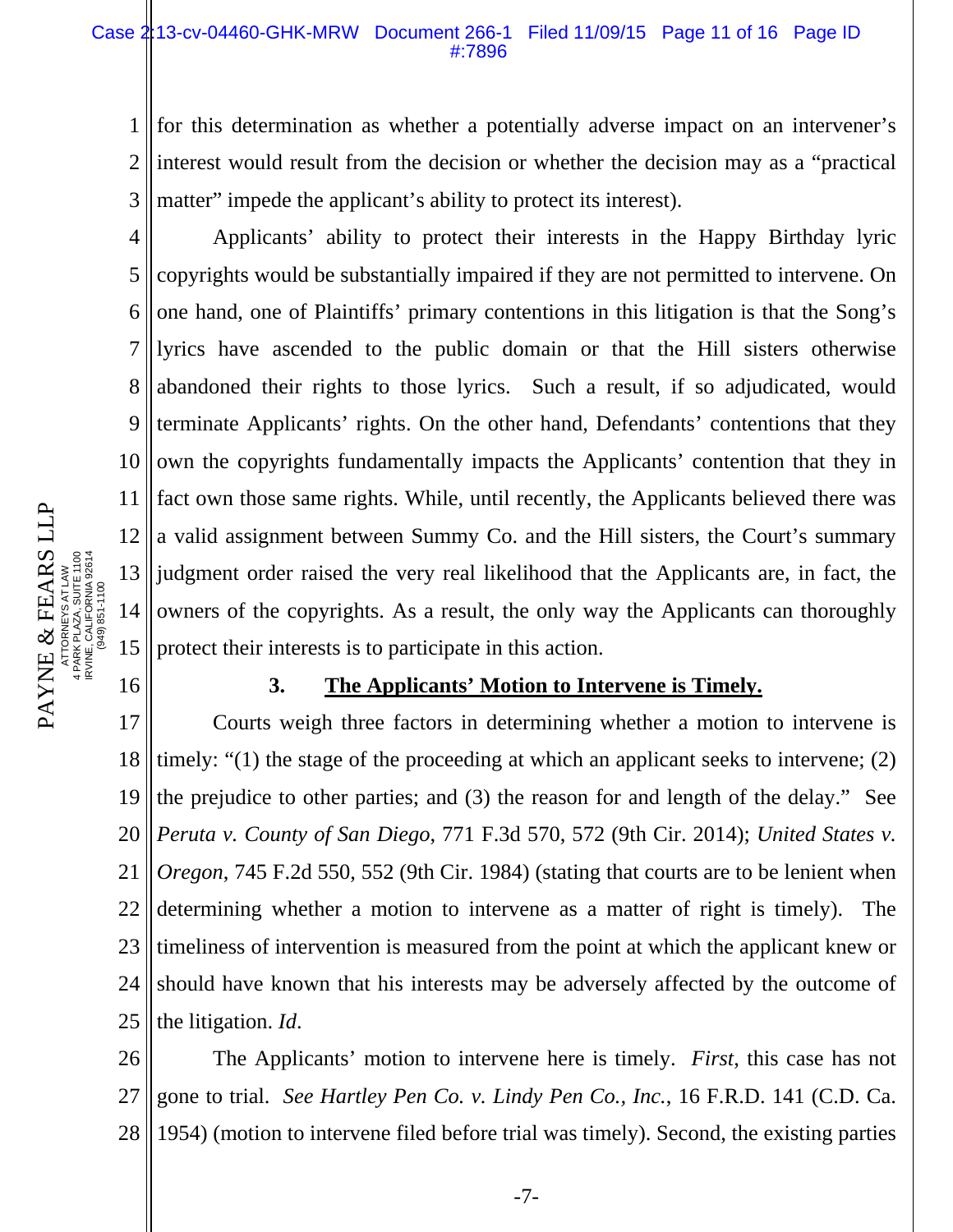#### Case 2:13-cv-04460-GHK-MRW Document 266-1 Filed 11/09/15 Page 12 of 16 Page ID #:7897

1 2 3 4 5 6 7 8 9 10 11 will not be prejudiced by the Applicants intervention because ACEI and the Hill Foundation do not seek to extend discovery or prolong the trial. *See Schaulis v. CTB/McGraw-Hill, Inc.*, 496 F. Supp. 666 (N.D. Ca. 1980) (motion to intervene untimely where Court would have to reopen discovery and trial would be delayed). As a result of a subpoena issues much earlier in these proceedings to ACEI, the parties have had an opportunity to review all of the Applicants' documents related to the litigation. If the intervention is granted, there would be no surprise as to the documents relied on at trial by ACEI and the Hill Foundation. Thus, the parties will not be prejudiced by the intervention. Indeed, the Parties consent to this Motion makes clear that they do not believe they will be prejudiced by the Applicant's intervention in any way.

12 13 14 15 16 17 18 19 20 21 22 23 *Third*, there has not been a delay in seeking intervention. Both ACEI and the Hill Foundation genuinely believed Defendants represented their interest in this litigation up until the Court's entry of summary judgment finding that Defendants did not own valid copyrights to the Happy Birthday lyrics. Dkt. 244. Until this ruling, the Applicants' reasonably believed Defendants possessed valid copyrights to the Happy Birthday lyrics - an assumption the parties have operated under since the death of Archibald Hill. Following the ruling, the Applicants have been reviewing the decision and evaluating the merits of their claim. The Applicants have also been considering the significant financial burden hiring legal counsel would place on the organization. Considering these factors, the Applicants have not delayed in seeking intervention. This Motion to Intervene is, therefore, timely for purposes of Rule 24(a).

- 24
- 25

# **4. The Applicants Are Not Adequately Represented by Plaintiffs or Defendants.**

26 27 28 Lastly, due to this Court's recent Order finding that Defendants do not possess valid copyrights to the Happy Birthday lyrics, the Applicants' interests are not adequately represented by the Defendants or the Plaintiffs. The Ninth Circuit

-8-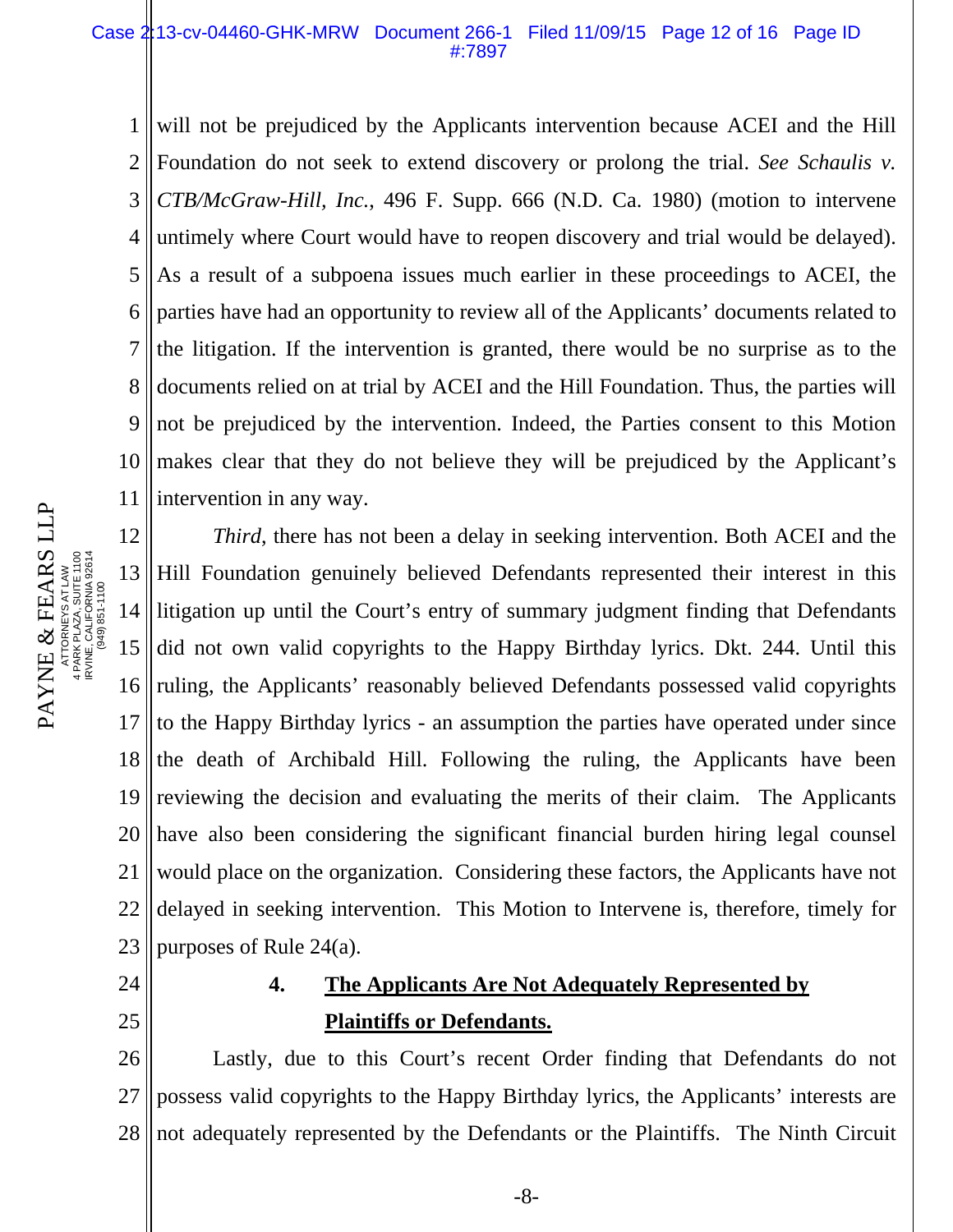1 2 3 4 5 6 7 has held that the burden of showing inadequacy is minimal; the potential intervener must only show that "representation of its interests may be inadequate." Southwest Center, 268 F.3d at 823; *Sagebrush Rebellion, Inc. v. Watt*, 713 F.2d 525, 528 (9th Cir. 1983) (quoting *Trbovich v.* United *Mine Workers*, 404 U.S. 528, 538 n. 10 (1972)) (emphasis added). The most important factor in determining the adequacy of representation "is how the interest compares with the interest of existing parties." *Arakak v. Cayetano*, 324 F.3d 1078, 1086 (9th Cir. 2003).

8 9 10 11 12 13 14 15 16 17 18 Here, the Applicants' interests differ significantly from the interests of the Plaintiffs and Defendants. Again, Plaintiffs argue that "Happy Birthday to You" is part of the public domain. This is directly contrary to the Applicants' position. Furthermore, by virtue of this Court's Summary Judgment Order, the Applicants' interests are separate from those of Defendants. Although Defendants argue that the copyrights are valid, Applicants believe they are the rightful owner, while Defendants continue to contend that they are the proper copyright owners. Indeed, Defendants have sought reconsideration of the Summary Judgment Order by the Court. Dkt. 247. To ensure the record is clear for appeal, Defendants will make arguments at trial to protect their interests, not those of the Applicants, even if the motion for reconsideration is denied.

19 20 21 22 23 24 25 26 27 The Applicants believe they are the rightful owner of the copyright to the Song. Even though Defendants and Applicants will both contest Plaintiffs' arguments that the copyrights have been abandoned or that the lyrics are part of the public domain, both are ultimately motivated for different outcomes in the litigation. In this regard, the interests of the Applicants and Defendants are directly adverse. Accordingly, it cannot be said that Defendants will undoubtedly make all of ACEI's arguments in favor of ensuring they are determined as the owners of copyright to the Happy Birthday lyrics.. Because the Applicants' interests will not be represented by either the Plaintiffs or Defendants, intervention should be granted.

28

PAYNE & FEARS LLP PAYNE & FEARS LLP CORNEYS AT LAW<br>< PLAZA, SUITE 1100<br>:, CALIFORNIA 92614<br>(949) 851-1100 PARK PLAZA, SUITE 1100 IRVINE, CALIFORNIA 92614 ATTORNEYS AT LAW (949) 851-1100 4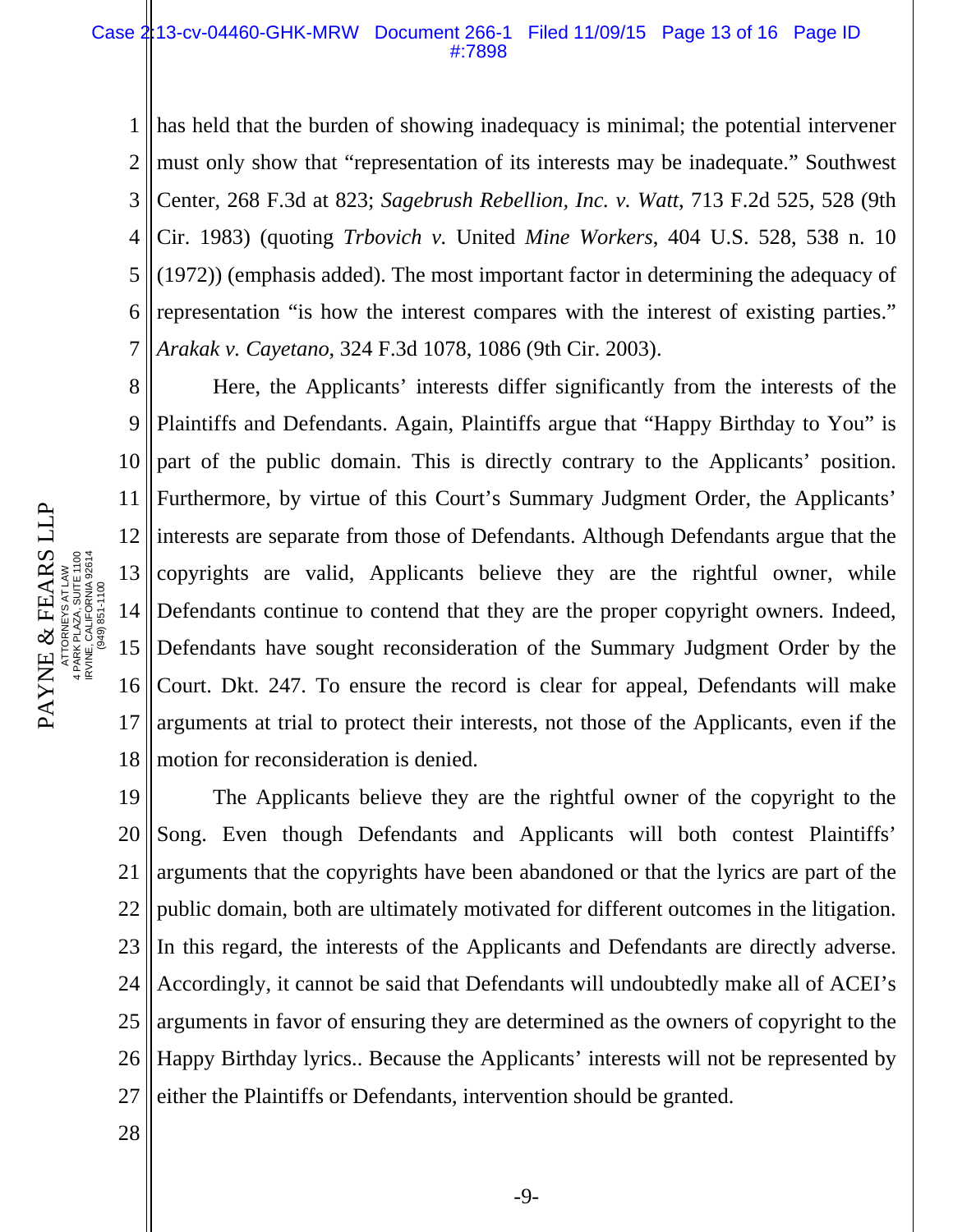1 2 3 4 5 6 7 8 9 As detailed above, the Applicants meet the enumerated requirements of Rule 24(a) and the Ninth Circuit to intervene as a matter of right in this action, inasmuch as the Applicants have a significant, non-speculative, protectable interest in the copyright at issue, and given the Summary Judgment Order finding that Defendants have no valid copyright to the Happy Birthday lyrics, the Applicants must seek to protect themselves which they will be unable to do if this Motion to Intervene is denied. Accordingly, the Applicants respectfully request that this Court exercise its broad discretion and grant their Motion to Intervene under Rule 24(a) and enter an order forthwith.

# ATTORNEYS AT LAW PAYNE & FEARS LLP<br>ATTORNEYSATLAW<br>4 PARK PLANS SUILD<br>IRVINE CALIFO, SUILD<br>IRVINE CALIFO, SUILD 2004<br>IRVINE CALIFO, SUILD 2004 PARK PLAZA, SUITE 1100 IRVINE, CALIFORNIA 92614 (949) 851-1100

PAYNE & FEARS LLP

10

11

# **B. ALTERNATIVELY, APPLICANTS SHOULD BE PERMITTED TO INTERVENE UNDER RULE 24(b).**

12 13 14 15 16 The Applicants again assert that all of the requirements of intervention as a right are met under Rule 24(a), as set forth above. In the alternative, however, for the reasons set forth below, the Applicants respectfully request this Court to exercise its broad discretion and permit the Applicants to intervene in this action for the purpose of opposing entry of the proposed consent judgment under Rule 24(b).

17 18 19 20 21 Rule  $24(b)(1)(B)$  provides, in pertinent part, "[o]n timely motion, the court may permit anyone to intervene who…has a claim or defense that shares with the main action a common question of law or fact." According to the Ninth Circuit, a court may grant permissive intervention under Rule 24(b) where the applicant for intervention shows:

22

23

24

- -
	- 1. Independent grounds for jurisdiction;<br>2. The motion is timely; and<br>3. The applicant's claim or defense, and the main action, have a question of law or a question of fact in common.
- 25 Southwest Center, 268 F.3d at 822.

4.

26 27 The Applicants satisfy each of the requirements for permissive intervention pursuant to Rule 24(b).

28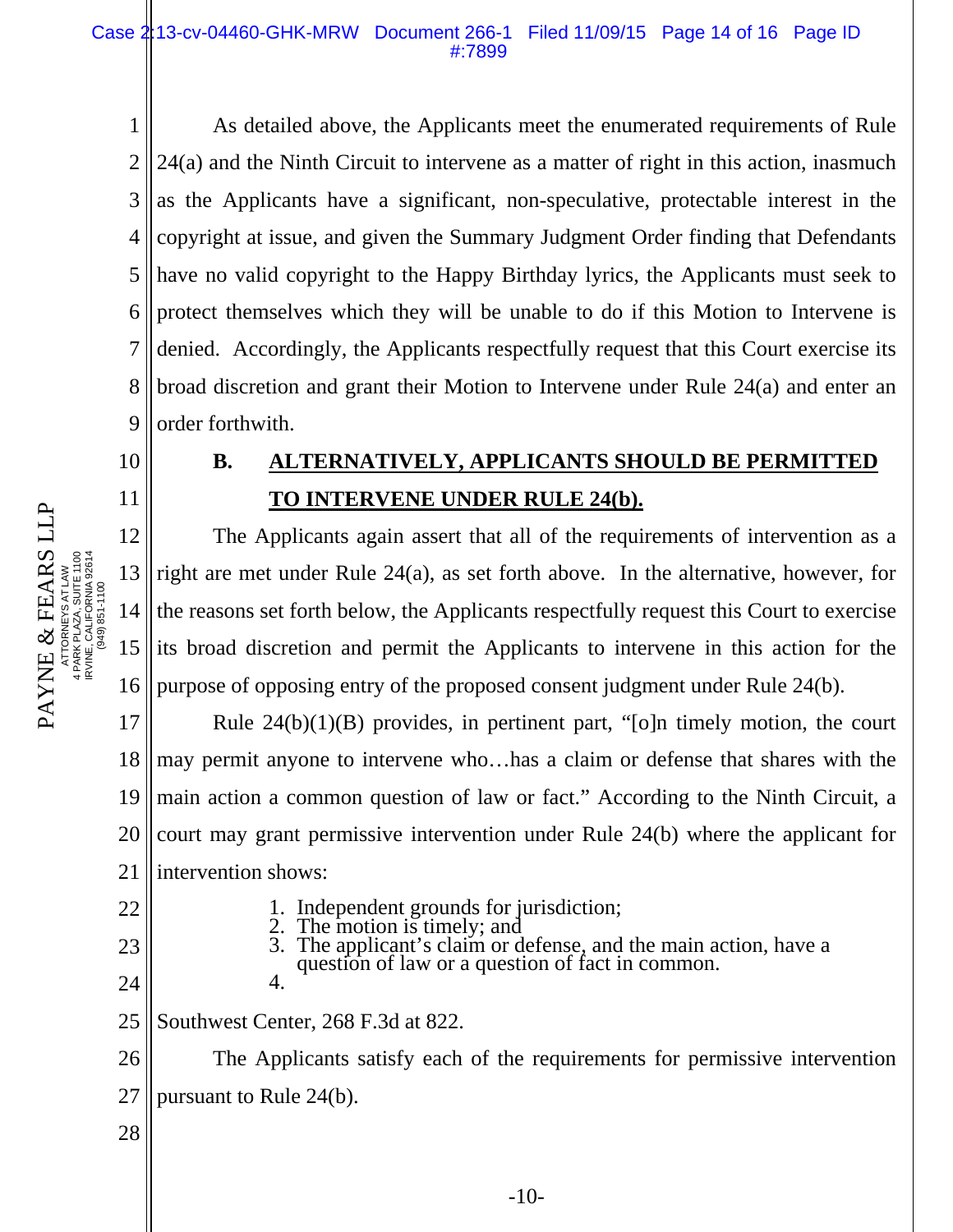1

### **1. Independent Grounds for Jurisdiction Exist.**

2 3 4 This Court may properly exercise jurisdiction over the Applicants' defenses and claims. Jurisdiction exists under 28 U.S.C. § 1338 as the claims and defenses related to this matter primarily arise under the Copyright Act.

5

### **2. The Applicants' Motion to Intervene is Timely.**

6 7 8 9 10 11 12 13 The Applicants have timely filed this Motion to Intervene. "In determining timeliness under Rule 24(b)(2), we consider precisely the same three factors…[as are to be considered] under Rule 24(a)(2)." *League of United Latin American Citizens v. Wilson*, 131 F.3d 1297, 1308 (9th Cir. 1997). As set forth above, the Applicants timely moved to intervene because settlement discussions and/or trial have not taken place, invention will not prejudice the parties, and the Applicants did not delay in moving to intervene. This Motion to Intervene is, therefore, timely for purposes of Rule 24(b).

# **3. The Applicants' Claims and Defenses Share Common Questions of Law and Fact.**

16 17 18 19 20 The facts and law in this litigation revolve around the ownership of the copyright to the Happy Birthday lyrics. The Applicants' claims and defenses depend on many of the same laws and many of the same facts which Defendants and Plaintiffs rely*. See Bureerong v. Uvawas*, 167 F.R.D. 83, 85 (C.D. Cal. 1996) (noting that the existence of a common question is liberally construed).

#### 21 **III. CONCLUSION**

22 23 24 25 26 27 There is no dispute Applicants have a significant interest in the pending litigation, and absent intervention the Applicants' ability to protect such interest would be significantly impaired. Applicants' Motion is timely, and the existing parties to the case will not adequately represent Applicants' interests. Accordingly, Applicants, The Hill Foundation, Inc. and the Association for Childhood Education International, respectfully request that this Court grant this Motion to Intervene.

28

PAYNE & FEARS LLP ATTORNEYS AT LAW PAYNE & FEARS LLP<br>ATTORNEYS AT LAW<br>APPRAIS AT LAW<br>IRVINE, CALIFORNIA 92614<br>IRVINE, CALIFORNIA 92614 PARK PLAZA, SUITE 1100 IRVINE, CALIFORNIA 92614 (949) 851-1100

14

15